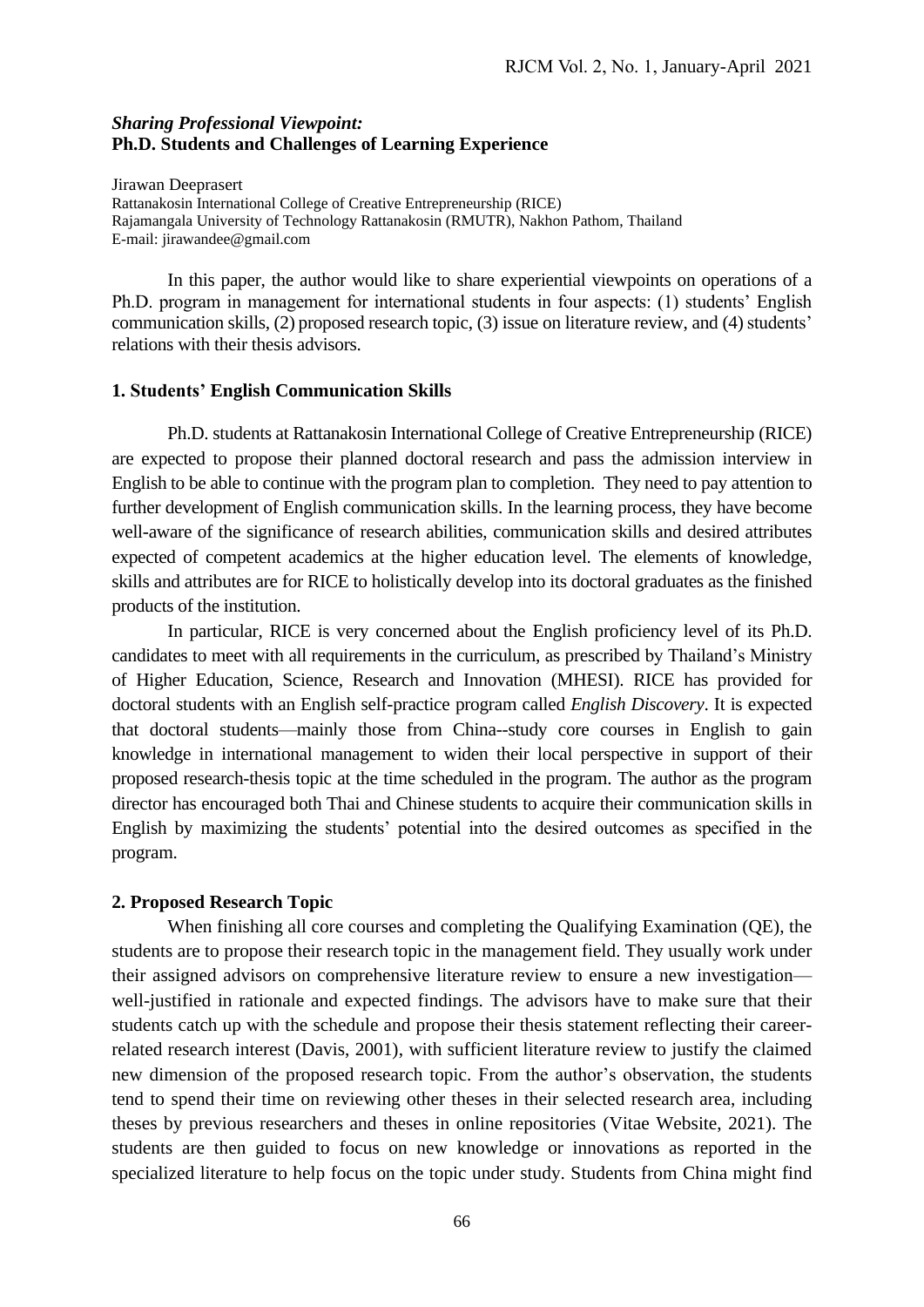it hard to access from their home base academic websites from different parts of the world due to the country's specific policy on internet security. The case of Covid-19 has delayed a bit their progress made on their doctoral research due to distance in follow-up interactions.

#### **3. Issue on Literature Review**

The students tend to review the literature of their own country, resulting in a domestically dominant literature review. The assigned advisors need to make sure that their students keep a good balance between the domestic and international literature. The students need to distinguish their own from western countries in perception toward management/ administration and human resource approaches. Close collaboration between the assigned advisors and co-advisors can help bridge the gap in their approach and advice in guiding students toward a proposed research topic defense as scheduled. Good discipline can help both parties a great deal in attaining the mutual goal on graduation. The point on discipline is clarified by Stephen (1992) and Heberer (2020) that such a state of mind accepts without question the submission of the will and the interest of a hierarchical superior in a group, especially in order to attain the identified goal.

# **4. Students' Relations with Their Thesis Advisor**

It is noted that students may negotiate with their advisors for flexibility in scheduling and adjustments in the course of thesis supervision. It is important that advisors establish a good rapport with students under supervision in the first place. Once a good rapport and emotion support are established, both the thesis advisors and the students can work smoothly toward the thesis proposal development and defense as required by the program. Some advisors may prefer students who are self-disciplined with functional English proficiency. From the author's experience, it might not be easy to find such ideal students, because they work and study concurrently, and work stands first for them in priority. A few may find it hard to observe the agreed schedule and the author has to follow up and encourage them to move toward the goal with adjusted time management.

As the director of the Ph.D. Program at RICE, the author has felt the urgent need to guide students to keep up with the planned schedule for research proposal submission and defense, followed by three published papers, and the final defense for graduation. As of now, there have been students who can take their proposal defense, and have published papers in international journals as required in the curriculum. To be specific, when the students have passed the proposal defense examination, they have to adjust the proposal according to the committee's suggestions within 60 days. Under such a circumstance, some students find it stressful to cope up with work pressure from the advisor and might consider requesting an extension. This could be processed for approval from the program's committee on the basis of support from the advisor concerned. To the author, it is understandable that people vary in stress resistance and management, and that students need support from the program and their advisors realistically.